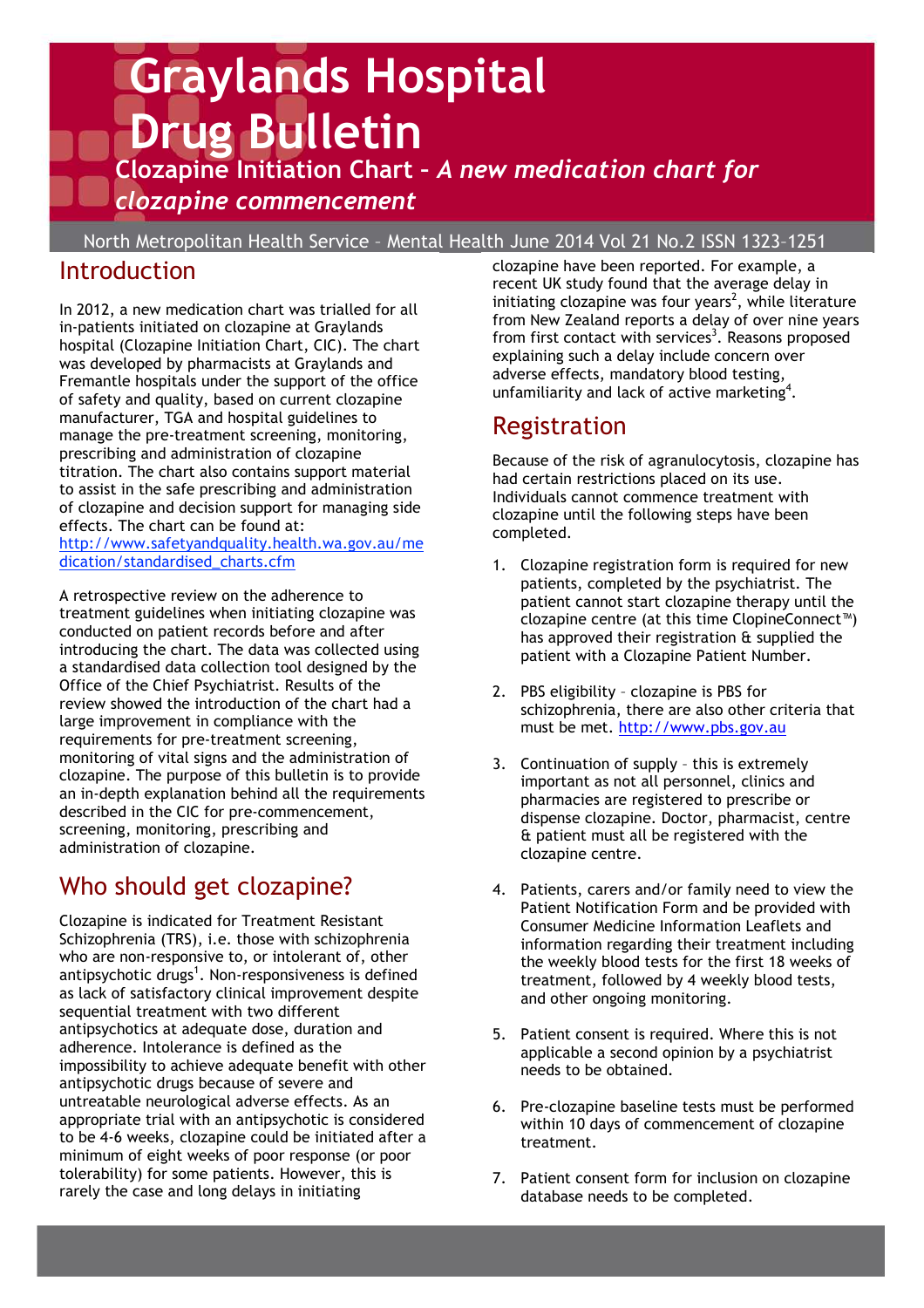# Clozapine titration schedule

 clozapine to be prescribed each day for any patient Many of the adverse effects of clozapine are predictable, dose-dependant and often related to the speed of titration. Adverse effects also tend to be more common and severe at the beginning of therapy. Standard maintenance doses may even prove fatal in clozapine-naïve subjects<sup>5</sup>. To minimise these problems, it is important to start treatment at a low dose and to increase dosage slowly. An example of a 14-day clozapine titration schedule is included on the third page of the CIC. This schedule serves as a guide only and dose titration should be individualised. The dose of should be recorded on the 28-day blank prescription chart found on the second page of the CIC.

Clozapine should normally be started at a dose of 12.5 mg once a day. On days 2 and 3 the dose can be increased to 25 mg daily. If the patient is tolerating clozapine, the dose can be increased by 25-50 mg a day, until a dose of 300 mg a day is reached. This can usually be achieved in 2-3 weeks. Further dosage increases should be made slowly in increments of 50-100 mg each week. Slower titration may be necessary where sedation is severe. If the patient is not tolerating a particular dose, decrease to one that was previously tolerated. If the adverse effect resolves, increase the dose again but at a slower rate.

**Table 1: Recommended physical monitoring during dose titration whilst in hospital.** 

|           | monitoring                               |  |  |  |
|-----------|------------------------------------------|--|--|--|
|           | Temperature, respiration rate, pulse &   |  |  |  |
|           | blood pressure should be monitored       |  |  |  |
|           | hourly for 6 hours, then every six hours |  |  |  |
|           | for the first 24 hours                   |  |  |  |
| $7 - 7$   | Temperature, respiration rate, pulse and |  |  |  |
|           | blood pressure should be monitored       |  |  |  |
|           | twice daily                              |  |  |  |
| $8 - 126$ | Temperature, respiration rate, pulse and |  |  |  |
|           | blood pressure should be monitored       |  |  |  |
|           | daily                                    |  |  |  |

# Clozapine levels

Clozapine levels are best performed after the initial titration stage, once the dose has been stable for at least a week<sup>6</sup>. For meaningful results, the sample should be taken as a trough level immediately before the next dose or in the morning after an evening dose. Although clozapine plasma levels are broadly related to daily dose<sup>7</sup>, there are significant differences between individuals (a coefficient of variation of 53% has been suggested<sup>8</sup>), which appears largely due to differences in absorption and metabolism<sup>7</sup>.

#### Interpreting clozapine plasma levels

A plasma level of 350mcg/L should be aimed for to ensure an adequate trial, but response may occur at lower plasma levels<sup>6,9</sup>. The average (there is substantial variation) dose at which this plasma level is reached varies according to gender and smoking status. The range is approximately 250 mg/day (female non-smoker) to 550 mg/day (male smoker)<sup>10</sup>.

Norclozapine (N-desmethylclozapine) one of the major metabolites of clozapine, is often reported alongside clozapine plasma levels. Although there are limited data, it is considered to be at least partially active and potentially responsible for some of clozapine's unique efficacy<sup>11</sup>. On average, the clozapine to norclozapine ratio is suggested as 1.32 across all dose ranges. Thus, at a clozapine level of 350mcg/L, the average norclozapine level would be  $265$ mcg/ $L^{12}$ .

Clozapine metabolism (via cytochrome P4501A2) may, however, become saturated as the clozapine to norclozapine ratio appears to increase at higher plasma levels<sup>7</sup>. A similar reduction in the clozapine to norclozapine ratio has been shown when fluvoxamine (a potent cytochrome P4501A2 inhibitor) is added to clozapine, which also supports a potential saturation of the metabolising enzyme<sup>13</sup>.

## Recommencing therapy after interruption

Along with the rapid decline in plasma levels upon clozapine discontinuation, tolerability to adverse effects rapidly falls away. Patients who have missed clozapine for 48 hours or more should be gradually retitrated from 12.5mg once or twice daily on the first dose. The speed of the titration depends on the original acceptance and tolerability of clozapine and can often be more rapid than the original titration. Hypotension, tachycardia and seizures are particular risks when re-starting clozapine but so is relapse, so re-titration should be as rapid as possible. Depending on how long clozapine is missed, the frequency of FBC monitoring may need adjusting.

## Monitoring check list

Monitoring of physical health is essential for those receiving clozapine. The table on page 3 of the CIC provides a baseline and on-going monitoring checklist for patients commencing clozapine. This also includes a section to record the smoking status of the patient.

#### Metabolic monitoring

Clozapine is well known to cause a variety of metabolic adverse effects including weight gain, impaired fasting glucose, diabetes and dyslipidaemia. Therefore monitoring weight, blood glucose and lipids is recommended.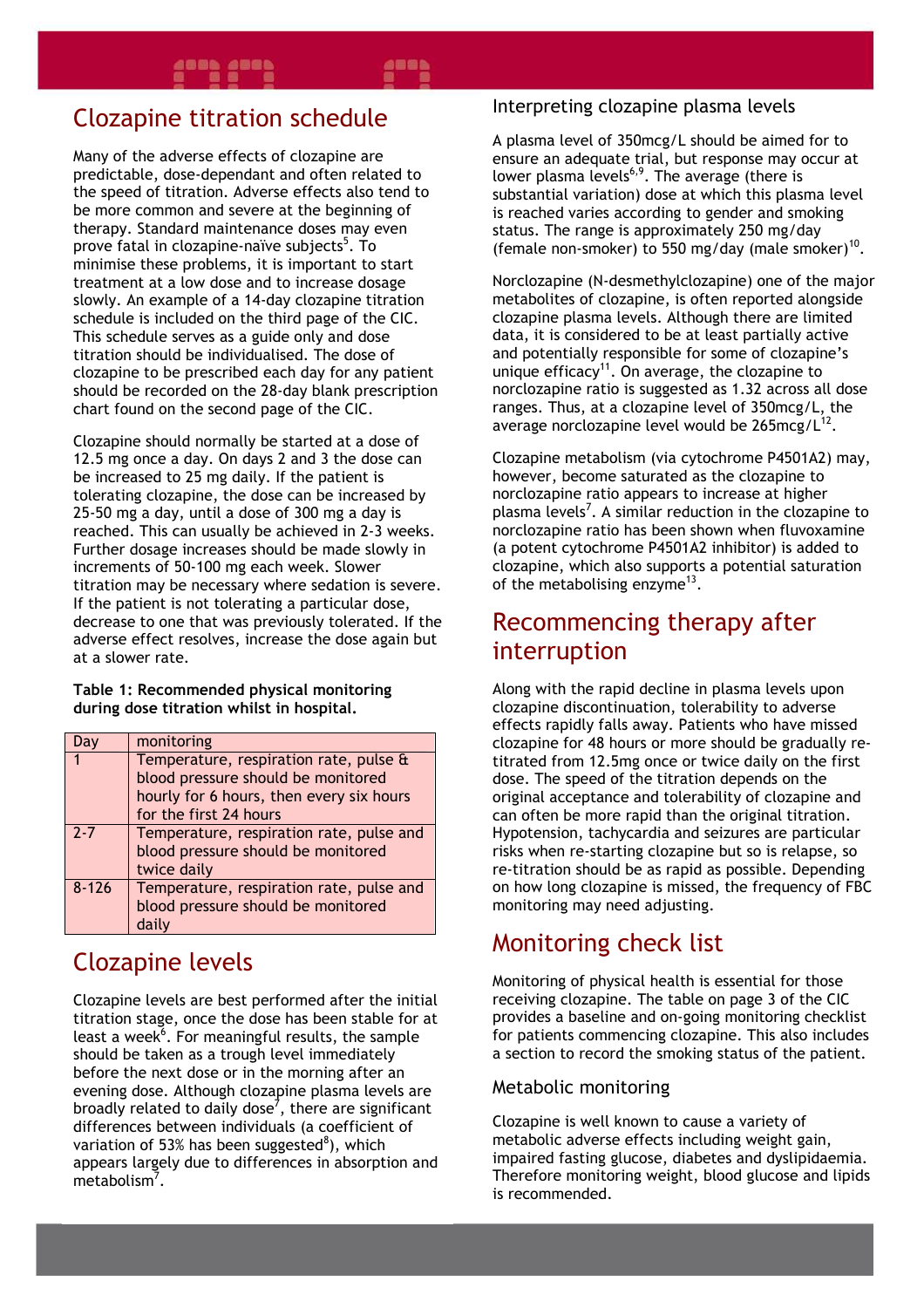#### 488**b 488b** 488 Z

#### Weight gain

Clozapine is considered to have the greatest potential to induce weight gain in patients treated with antipsychotic medications<sup>14</sup>. However, the average weight gained and incidence of weight gain with clozapine vary greatly between studies. One review suggests the average initial weight gain with clozapine is 1.7kg per month<sup>15</sup>, whereas earlier meta-analyses reported the mean weight increase as 4.45kg over 10 weeks<sup>16</sup>. Long-term naturalistic studies report lower rates of weight gain with clozapine and suggest the mean change is from around 3kg over three years<sup>17</sup> to 11.6kg over five years<sup>18</sup>. Body mass index (BMI) and waist circumference are useful measures to assess the risks from being overweight. These measurements should be recorded on the CIC at baseline and then again at monthly intervals.

#### Diabetes mellitus

In case reports clozapine has been associated with transient hyperglycaemia, diabetic ketoacidosis (including fatalities)<sup>19</sup>, new onset diabetes mellitus and exacerbation of pre-existing diabetes $^{20}$ . Diabetes with clozapine can occur at any time, although over half of all cases are reported in the first three months of therapy $2<sup>1</sup>$ . In naturalistic studies of clozapine patients, the cumulative incidence of new onset diabetes with clozapine was reported to be 37% at five years<sup>17</sup> and 43% at 10 years<sup>18</sup>. Fasting plasma glucose should be monitored and recorded on the CIC at baseline, and then again at 6 monthly intervals.

#### Dyslipidaemia

Clozapine has also been shown to increase total cholesterol and triglyceride levels $^{22}$ , with triglyceride levels doubling following long-term therapy<sup>22</sup>. Total cholesterol, LDL, HDL and triglycerides (all fasting) should be monitored at baseline on the CIC, and then again at 6 monthly intervals.

#### Liver function tests (LFTs)

Clozapine commonly increases LFTs, usually in the first six weeks of treatment<sup>23</sup>. This increase is largely transient and asymptomatic $^{23}$ . There are however, rare reports of toxic hepatitis and liver failure associated with clozapine $24,25$  so any liver enzyme elevated beyond three times the normal level should prompt a dose reduction or discontinuation of clozapine. LFTs should therefore be routinely monitored before starting clozapine and repeated 6-monthly or earlier if clinically indicated.

#### Neutropenia and agranulocytosis

Clozapine can cause a number of blood dyscrasias. Neutropenia and agranulocytosis are the best recognised and are the reason for mandatory monitoring. Neutropenia is defined as a neutrophil count of 0.5-1.5 x 10 $^{9}$  /L, agranulocytosis as a neutrophil count of less than  $0.5 \times 10^9$ /L.

The overall incidence of neutropenia is around  $2.7\%$ <sup>26</sup> and agranulocytosis is between 0.7 and  $0.8\frac{27}{1}$ . The peak incidence for both occurs between 6-18 weeks of clozapine treatment and the risk considerably declines after the first year. The second year incidence rate is quoted in one study as 0.7% for neutropenia and 0.07% for agranulocytosis $^{26}$ ; an incidence similar to that seen with the phenothiazines. Both neutropenia and agranulocytosis are generally reversible on discontinuation of clozapine.

The manufacturer of clozapine has developed a robust monitoring service which records white blood cell counts before clozapine can be supplied. A colourcoded system for results is used to highlight those patients who should stop clozapine because of neutropenia, or who require extra monitoring.

#### **Table 2: Blood results cloured-coded system**

| Colour | <b>WBC</b>  | Neutrophil  | Action                 |
|--------|-------------|-------------|------------------------|
|        | 10x9/L      | 10x9/L      |                        |
| Green  | >3.5        | >2.0        | Continue standard      |
|        |             |             | blood tests            |
| Amber  | $3.0 - 3.5$ | $1.5 - 2.0$ | Twice-weekly full      |
|        |             |             | blood counts until in  |
|        |             |             | green range            |
| Red    | 3.0         | 1.5         | Stop clozapine and     |
|        |             |             | repeat FBC daily until |
|        |             |             | in green range.        |

#### Eosinophilia

3

Eosinophilia (>0.7x10 $^9$ /L) is commonly seen with clozapine, with an incidence of around 13 $\frac{\cancel{2}^{28}}{2}$ . Eosinophilia generally occurs in the first four weeks of treatment and usually resolves spontaneously without intervention and may occur more frequently in women<sup>29</sup>. In the majority of cases eosinophilia is benign, but there are occasional reports linking this blood dyscrasia with eosinophilic cardiomyopathy<sup>30</sup>. As a result of this possible association, manufacturers of clozapine recommend that clozapine should be discontinued if eosinophilia count rises above  $3.0x10<sup>9</sup>/L$  and should not be restarted until the count is below  $1x10^9$ /L<sup>31</sup>.

#### Myocarditis and cardiomyopathy

Myocarditis and cardiomyopathy are serious and potentially fatal adverse effects that have been connected to clozapine therapy<sup>32</sup>. Estimates of the incidence of clozapine-related myocarditis have ranged from 1 in 500 patients<sup>33</sup> to 1 in 10 000<sup>34</sup>.